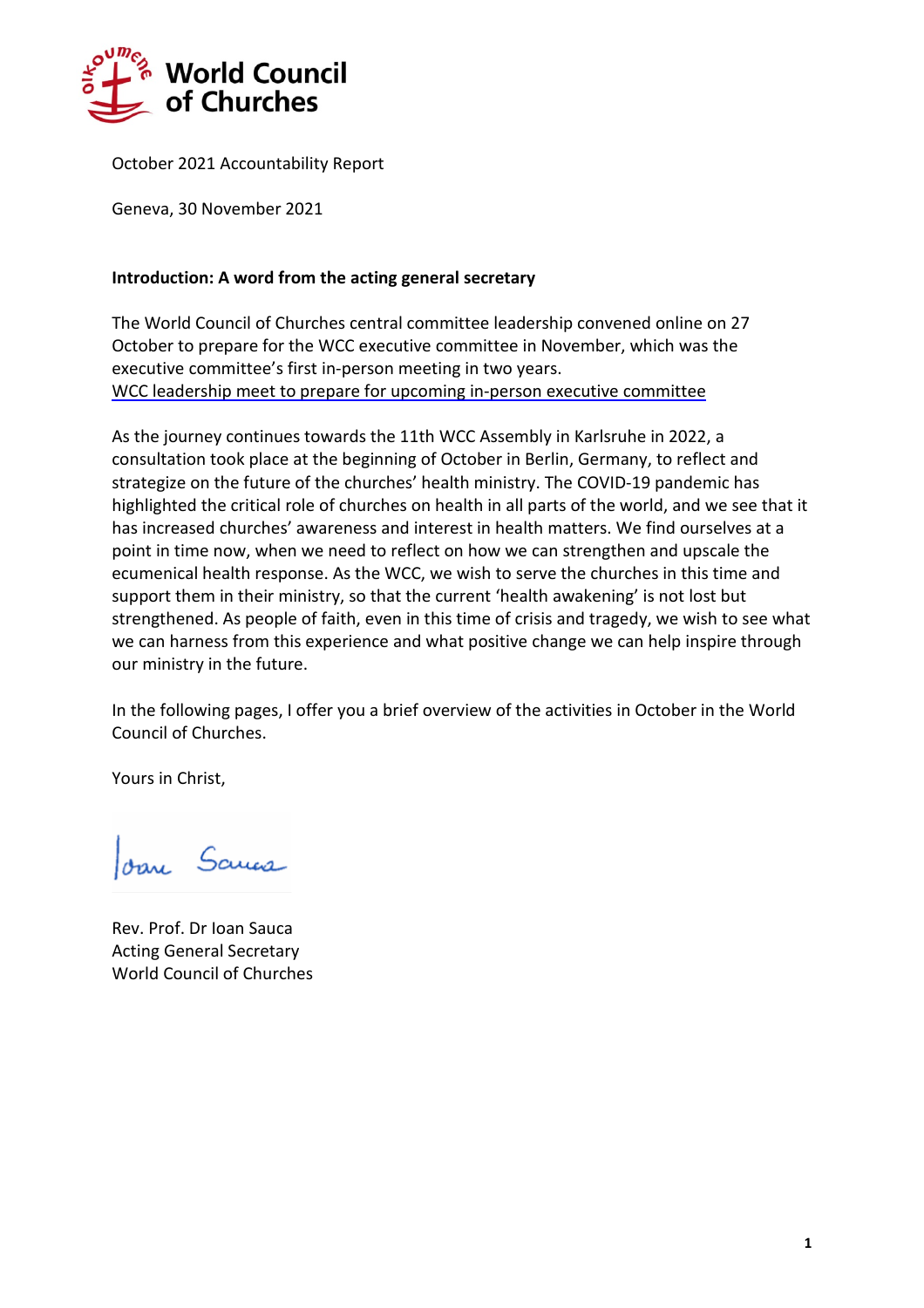# **1. Solidarity in the crisis: Our work to support the fellowship in the midst of COVID-19**

In response to the worldwide spread of the coronavirus and millions of cases of COVID-19, among other related initiatives the WCC has worked closely with churches, regional and national councils of churches and through the initiatives below:

# **WCC and United Bible Societies [leadership](https://www.oikoumene.org/news/wcc-and-united-bible-societies-convene-share-sense-of-hope-amid-challenges) summit 2021**

The World Council of Churches and United Bible Societies held a leadership summit on 26 October, sharing words of hope amid ongoing challenges posed by the COVID-19 pandemic and also discussing preparations for the WCC 11th Assembly in Karlsruhe, Germany in 2022. WCC and United Bible Societies convene, share sense of hope amid [challenges](https://www.oikoumene.org/news/wcc-and-united-bible-societies-convene-share-sense-of-hope-amid-challenges)

# **WCC [consultation](https://www.oikoumene.org/news/wcc-consultation-reflects-on-future-of-health-ministry) on future of health ministry**

As the journey continues towards the WCC 11th Assembly in Karlsruhe in 2022, a World Council of Churches consultation took place in Berlin, Germany, to reflect and strategize on the future of the churches' health ministry.

WCC [consultation](https://www.oikoumene.org/news/wcc-consultation-reflects-on-future-of-health-ministry) reflects on future of health ministry

## **WCC conference on role of churches, faith [communities](https://www.oikoumene.org/news/wcc-hosts-interface-conference-in-berlin-on-role-of-churches-faith-communities-in-health-and-healing) in health and healing**

The World Council of Churches hosted an interface conference on 13 October between the WCC, EKD, German Federal Foreign Office, Trans-Atlantic Network and Berlin-based diplomats to discuss the vital role that the WCC, churches and faith communities around the globe play in advancing people's health and healing, particularly in the aftermath of the COVID-19 pandemic.

WCC hosts interface conference in Berlin on role of churches, faith [communities](https://www.oikoumene.org/news/wcc-hosts-interface-conference-in-berlin-on-role-of-churches-faith-communities-in-health-and-healing) in health and [healing](https://www.oikoumene.org/news/wcc-hosts-interface-conference-in-berlin-on-role-of-churches-faith-communities-in-health-and-healing)

## **2. What we have achieved? Key programmatic work this month**

Even as staff remains mostly off-site, and despite postponement or cancellation of some meetings and consultations, the important planned activities of WCC programmes and urgent responses to the pandemic situation have gone forward. They include, among others:

## **In East Jerusalem, "we will never give up our rights"**

What is it like to face the fear of eviction or demolition of your home, day after day, year after year? Personal testimonies during a 28 October webinar portrayed the reality of living in East Jerusalem today.

In East [Jerusalem,](https://www.oikoumene.org/news/in-east-jerusalem-we-will-never-give-up-our-rights) "we will never give up our rights"

# **[Ecumenical](https://www.oikoumene.org/news/ecumenical-leaders-of-wcc-member-churches-convene-to-form-vision-in-lead-up-to-11th-wcc-assembly) leaders of WCC member churches convened to form vision in lead-up to 11th WCC [Assembly](https://www.oikoumene.org/news/ecumenical-leaders-of-wcc-member-churches-convene-to-form-vision-in-lead-up-to-11th-wcc-assembly)**

Nearly 60 ecumenical officers met in October, focusing on plans for the World Council of Churches 11th Assembly in 2022 and its theme, "Christ ́s love moves the world to reconciliation and unity."

[Ecumenical](https://www.oikoumene.org/news/ecumenical-leaders-of-wcc-member-churches-convene-to-form-vision-in-lead-up-to-11th-wcc-assembly) leaders of WCC member churches convene to form vision in lead-up to 11th WCC [Assembly](https://www.oikoumene.org/news/ecumenical-leaders-of-wcc-member-churches-convene-to-form-vision-in-lead-up-to-11th-wcc-assembly)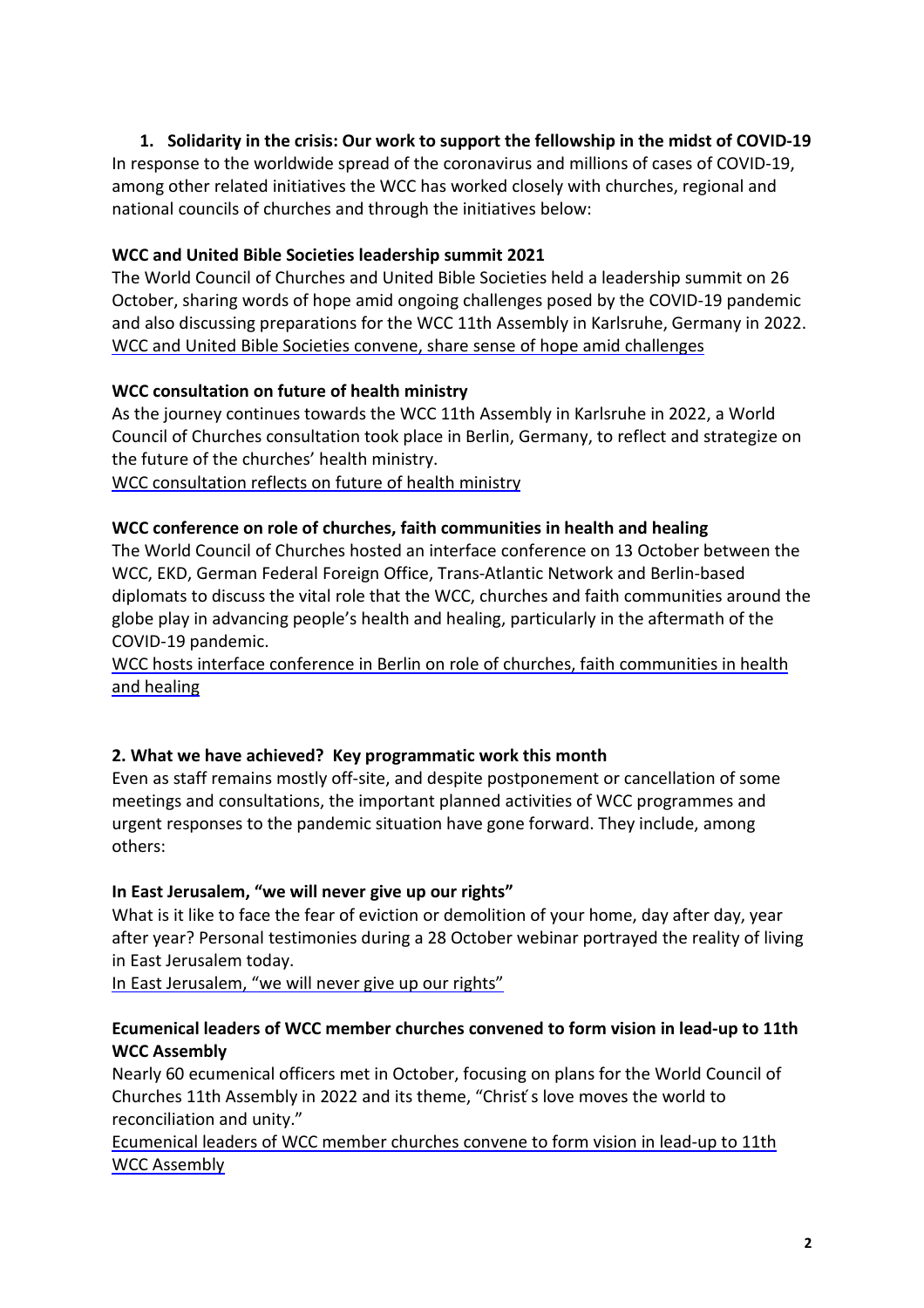#### **Webinar on "Realizing Equal Nationality Rights for All"**

A webinar on 4 November, "Realizing Equal Nationality Rights for All," considered that an estimated 15 million people worldwide are stateless—having no country that considers them to be a national by operation of law.

Webinar on "Realizing Equal [Nationality](https://www.oikoumene.org/news/webinar-on-realizing-equal-nationality-rights-for-all-will-consider-stateless-people) Rights for All" will consider stateless people

#### **New Formation en Théologie [Interculturelle](https://www.oikoumene.org/news/new-formation-en-theologie-interculturelle-course-begins-at-bossey) course**

A new Formation en Théologie Interculturelle course began at the World Council of Churches Bossey Ecumenical Institute on 22 October, marking the first such course for French-speaking parts of Europe.

New Formation en Théologie [Interculturelle](https://www.oikoumene.org/news/new-formation-en-theologie-interculturelle-course-begins-at-bossey) course begins at Bossey

## **Plans for WCC 11th Assembly focus on building bridges to draw together [fellowship](https://www.oikoumene.org/news/plans-for-wcc-11th-assembly-focus-on-building-bridges-to-draw-together-fellowship-of-churches) of [churches](https://www.oikoumene.org/news/plans-for-wcc-11th-assembly-focus-on-building-bridges-to-draw-together-fellowship-of-churches)**

The World Council of Churches Assembly Planning Committee convened 19-21 October to sharpen its vision for how the WCC 11th Assembly in Karlsruhe, Germany will build bridges to enhance sharing, dialogue and togetherness.

Plans for WCC 11th Assembly focus on building bridges to draw together [fellowship](https://www.oikoumene.org/news/plans-for-wcc-11th-assembly-focus-on-building-bridges-to-draw-together-fellowship-of-churches) of [churches](https://www.oikoumene.org/news/plans-for-wcc-11th-assembly-focus-on-building-bridges-to-draw-together-fellowship-of-churches)

## **Webinar [remembered](https://www.oikoumene.org/news/webinar-remembers-past-massacres-in-the-pacific) past massacres in the Pacific**

A webinar on 18 October remembered past massacres in the Pacific, honoring the legacy and resilience of the victims. Speakers reflected on past massacres in Samoa, the Marshall Islands, and Kanaky, all of which took place during colonial times or during occupation. Webinar [remembers](https://www.oikoumene.org/news/webinar-remembers-past-massacres-in-the-pacific) past massacres in the Pacific

## **WCC [accompaniers,](https://www.oikoumene.org/news/wcc-accompaniers-rabbis-for-human-rights-lend-hands-and-hearts-for-olive-harvest) Rabbis for Human Rights lend hands and hearts for olive harvest**

On 12 October, representatives from the World Council of Churches Ecumenical Accompaniment Programme in Palestine and Israel (WCC-EAPPI) joined with Rabbis for Human Rights to be a presence of helping hands and hopeful hearts in villages during olive harvest.

WCC [accompaniers,](https://www.oikoumene.org/news/wcc-accompaniers-rabbis-for-human-rights-lend-hands-and-hearts-for-olive-harvest) Rabbis for Human Rights lend hands and hearts for olive harvest

## **Joint working group between WCC, Roman Catholic Church [reflected](https://www.oikoumene.org/news/joint-working-group-between-wcc-roman-catholic-church-shares-reflections-on-current-challenges-maps-future-publications) on current challenges, maps future [publications](https://www.oikoumene.org/news/joint-working-group-between-wcc-roman-catholic-church-shares-reflections-on-current-challenges-maps-future-publications)**

The Executive Committee of the Joint Working Group between the World Council of Churches and the Roman Catholic Church met virtually on 12 October to exchange reflections on addressing current challenges and to plan release of future publications. Joint working group between WCC, Roman Catholic Church shares [reflections](https://www.oikoumene.org/news/joint-working-group-between-wcc-roman-catholic-church-shares-reflections-on-current-challenges-maps-future-publications) on current challenges, maps future [publications](https://www.oikoumene.org/news/joint-working-group-between-wcc-roman-catholic-church-shares-reflections-on-current-challenges-maps-future-publications)

## **At webinar on food [systems,](https://www.oikoumene.org/news/at-webinar-on-food-systems-the-times-are-too-dire-to-not-speak-truth) "the times are too dire to not speak truth"**

At a World Council of Churches webinar on "Sustainable Food Systems to Overcome Hunger" held 8 October, intergenerational speakers and participants provided feedback and analysis of the UN Food Systems Summit and the processes leading to the summit. At webinar on food [systems,](https://www.oikoumene.org/news/at-webinar-on-food-systems-the-times-are-too-dire-to-not-speak-truth) "the times are too dire to not speak truth"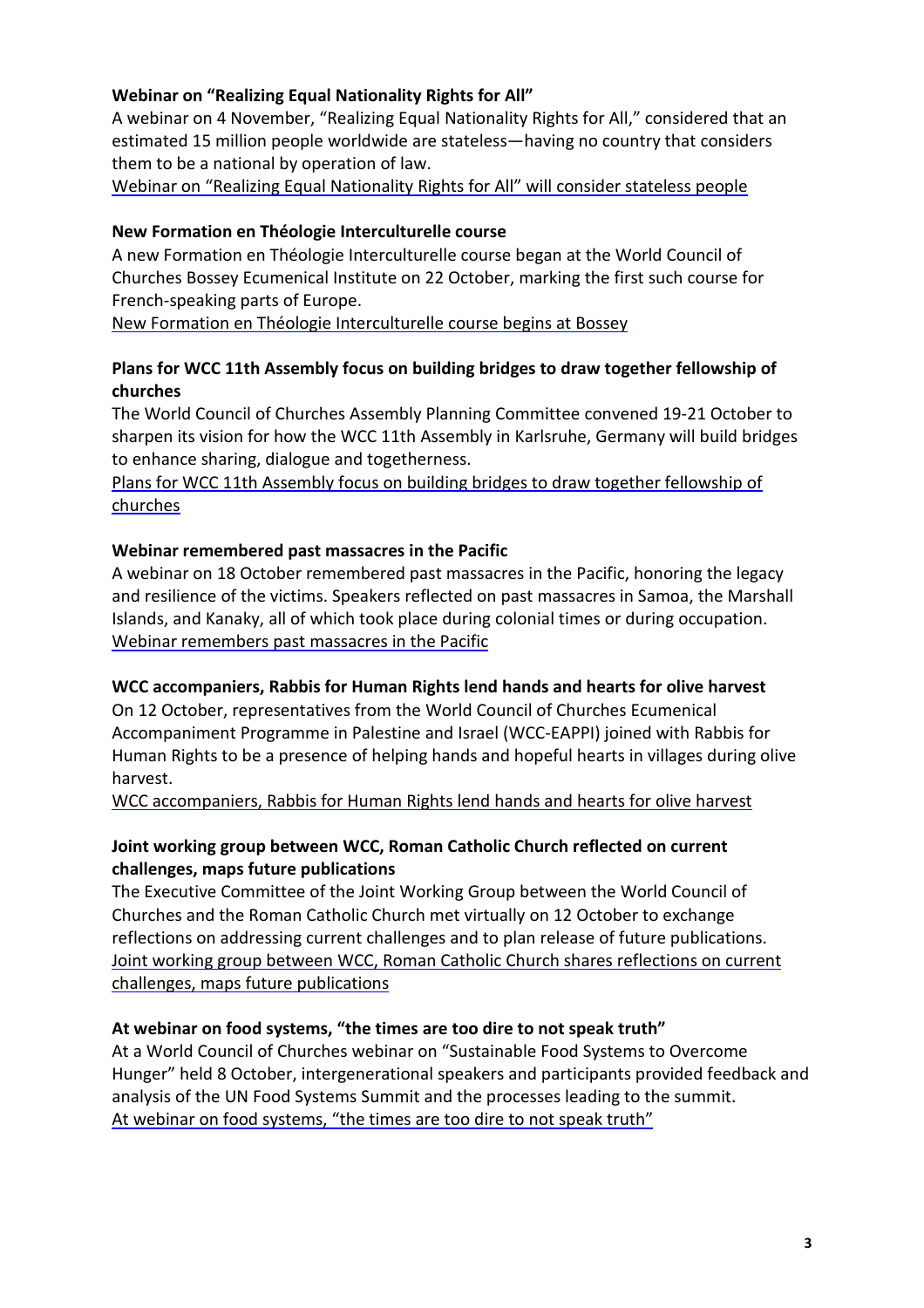# **A [life-affirming](https://www.oikoumene.org/news/a-life-affirming-degrowth-is-possible-economists-and-theologians-find) "degrowth" is possible, economists and theologians find**

An online conference "Degrowth – Living Sufficiently and Sustainably" held on 1 October discussed proposals and strategies for moving away from growth-driven and extractive economies to life-affirming systems of sustenance.

A [life-affirming](https://www.oikoumene.org/news/a-life-affirming-degrowth-is-possible-economists-and-theologians-find) "degrowth" is possible, economists and theologians find

## **Church of Westphalia team visited Bossey Institute for a global view of [ecumenism](https://www.oikoumene.org/news/church-of-westphalia-team-visits-bossey-institute-for-a-global-view-of-ecumenism)**

A team from the Church of Westphalia visited the Bossey Ecumenical Institute from 27 September to 1 October, exploring a global view of ecumenism by learning about the WCC as a global ecumenical organisation.

Church of Westphalia team visits Bossey Institute for a global view of [ecumenism](https://www.oikoumene.org/news/church-of-westphalia-team-visits-bossey-institute-for-a-global-view-of-ecumenism) 

# **Protestant Church in [Switzerland](https://www.oikoumene.org/news/protestant-church-in-switzerland-visits-wcc-to-focus-on-11th-assembly-plans-bossey-and-public-witness) visited WCC to focus on 11th Assembly plans, Bossey and public [witness](https://www.oikoumene.org/news/protestant-church-in-switzerland-visits-wcc-to-focus-on-11th-assembly-plans-bossey-and-public-witness)**

Leaders from the Protestant Church in Switzerland visited the World Council of Churches in Geneva on 1 October, focusing on highlights of the WCC's work in the past two decades and looking ahead to plans for the WCC 11th Assembly in Karlsruhe, Germany in 2022. Protestant Church in [Switzerland](https://www.oikoumene.org/news/protestant-church-in-switzerland-visits-wcc-to-focus-on-11th-assembly-plans-bossey-and-public-witness) visits WCC to focus on 11th Assembly plans, Bossey and public [witness](https://www.oikoumene.org/news/protestant-church-in-switzerland-visits-wcc-to-focus-on-11th-assembly-plans-bossey-and-public-witness)

#### **Webinar on "Koinonia and Visible Unity" continues exploration of [convergence](https://www.oikoumene.org/news/webinar-on-koinonia-and-visible-unity-continues-exploration-of-convergence-document) document**

A webinar hosted by the World Council of Churches Faith and Order Commission on "Koinonia and Visible Unity" on 30 September was a continuation of a series on responses to *The Church: Towards a [Common](https://www.oikoumene.org/resources/documents/the-church-towards-a-common-vision) Vision.*

Webinar on "Koinonia and Visible Unity" continues exploration of [convergence](https://www.oikoumene.org/news/webinar-on-koinonia-and-visible-unity-continues-exploration-of-convergence-document) document

## *3.* **Organizational development: What did we do internally***?*  **WCC Staff Planning Days looked towards WCC 11th [Assembly](https://www.oikoumene.org/news/wcc-staff-planning-days-look-toward-11th-assembly-as-well-as-future-pilgrimage)**

During a series of meetings called "Staff Planning Days," 5-8 October, the staff of the World Council of Churches gathered online to continue planning for the upcoming WCC 11th Assembly in Karlsruhe, Germany in 2022 and to look beyond the assembly at the future Pilgrimage of Justice and Peace.

WCC Staff Planning Days look toward 11th Assembly as well as future [pilgrimage](https://www.oikoumene.org/news/wcc-staff-planning-days-look-toward-11th-assembly-as-well-as-future-pilgrimage)

- The Staff Leadership Group (SLG) continues to meet twice-weekly, to ensure timely response to emerging situations and challenges.
- SLG regularly reviews the health and safety situation in the Ecumenical Centre, particularly in relation to COVID-19 at the moment. Updates on this matter, and on our approach to the gradual reopening for activities onsite at the Ecumenical Centre were shared in early fall.
- The Spiritual Life team continues to play a key role in holding together the WCC staff community, along with the wider fellowship, through production of daily prayers and reflections, sent each morning and a weekly Friday reflection. Every morning prayer at 8.45am is online and colleagues from all over the world are able to join.
- The acting general secretary issues a weekly letter to all staff, updating them on key developments and decisions.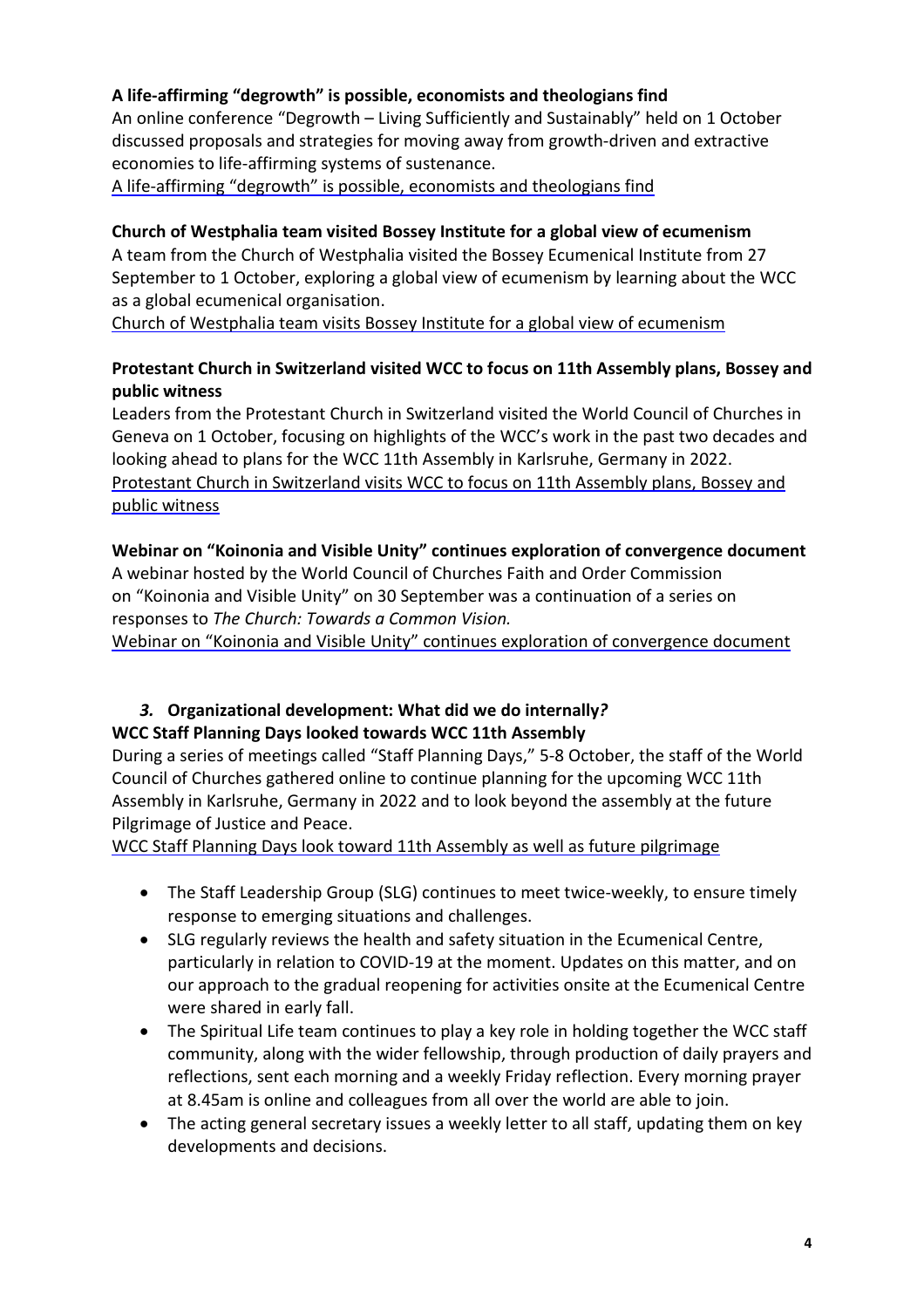# *4.* **Update on communication**

As the COVID-19 pandemic caused widespread loss and hardship, people across the world have drawn closer to the World Council of Churches, showing increased interest in many channels of communication.

#### **Latest issue of The Ecumenical Review offers "reflections on the oikoumene"**

Taking its cue from a lecture by former World Council of Churches general secretary Philip Potter, the October issue of the WCC quarterly The Ecumenical Review explores the meaning of the "oikoumene," which in Greek refers to the whole inhabited earth and gives "ecumenism" its name.

Latest issue of The Ecumenical Review offers "reflections on the [oikoumene"](https://www.oikoumene.org/news/latest-issue-of-the-ecumenical-review-offers-reflections-on-the-oikoumene)

#### **New 360° tour of the WCC Chapel offers virtual—yet spiritual—approach**

A new online tour to visit the Ecumenical Centre in Geneva and learn more about the ecumenical movement is the first of a series of online tours. New 360° tour of the WCC Chapel offers virtual—yet [spiritual—approach](https://www.oikoumene.org/news/new-360deg-tour-of-the-wcc-chapel-offers-virtual-yet-spiritual-approach)

#### **Series of interviews:**

#### **Dr Ofelia Ortega: "The vision of prophet [Ezequiel](https://www.oikoumene.org/news/dr-ofelia-ortega-the-vision-of-prophet-ezequiel-became-true) became true"**

On 12 October, Dr Ofelia Ortega received an "Illustrious Daughter of the City" award from Matanzas, Cuba. Ortega, former World Council of Churches president for Latin America and the Caribbean, also served as a Bossey Ecumenical Institute professor as well as the WCC staff person responsible for Latin America and the Caribbean in the Programme on Theological Education.

Dr Ofelia Ortega: "The vision of prophet [Ezequiel](https://www.oikoumene.org/news/dr-ofelia-ortega-the-vision-of-prophet-ezequiel-became-true) became true"

#### **Pacific islands in peril, local [churches'](https://www.oikoumene.org/news/pacific-islands-in-peril-local-churches-leader-stresses-before-cop26-0) leader stresses before COP26**

The Pacific islands are in grave danger and at the frontline of global climate change, so that is why the United Nations Conference on Climate Change, known as COP26, in Glasgow is so important for islanders, says Rev. James Bhagwan. He is general secretary of the Pacific Conference of Churches, a Methodist minister based in Fiji, and visited Geneva on his way to COP26, in Scotland's biggest city, Glasgow, from 31 October to 12 November. Pacific islands in peril, local [churches'](https://www.oikoumene.org/news/pacific-islands-in-peril-local-churches-leader-stresses-before-cop26-0) leader stresses before COP26

# **New book, "Sharing and [Learning—Bible,](https://www.oikoumene.org/news/new-book-sharing-and-learning-bible-mission-and-receptive-ecumenism-released) Mission and Receptive Ecumenism" released**

A new book, "Sharing and Learning: Bible, Mission, and Receptive Ecumenism" was released on 4 October by the World Council of Churches in cooperation with the Christian Council of Sweden and the SMC – Faith in Development (Sweden).

New book, "Sharing and [Learning—Bible,](https://www.oikoumene.org/news/new-book-sharing-and-learning-bible-mission-and-receptive-ecumenism-released) Mission and Receptive Ecumenism" released |

# **Global input invited for actions to promote "Communication for Social Justice in a Digital Age"**

The fruits of a September symposium on "Communication for Social Justice in a Digital Age" are being shared globally—with an invitation to contribute.

Global input invited for actions to promote ["Communication](https://www.oikoumene.org/news/global-input-invited-for-actions-to-promote-communication-for-social-justice-in-a-digital-age) for Social Justice in a Digital [Age"](https://www.oikoumene.org/news/global-input-invited-for-actions-to-promote-communication-for-social-justice-in-a-digital-age)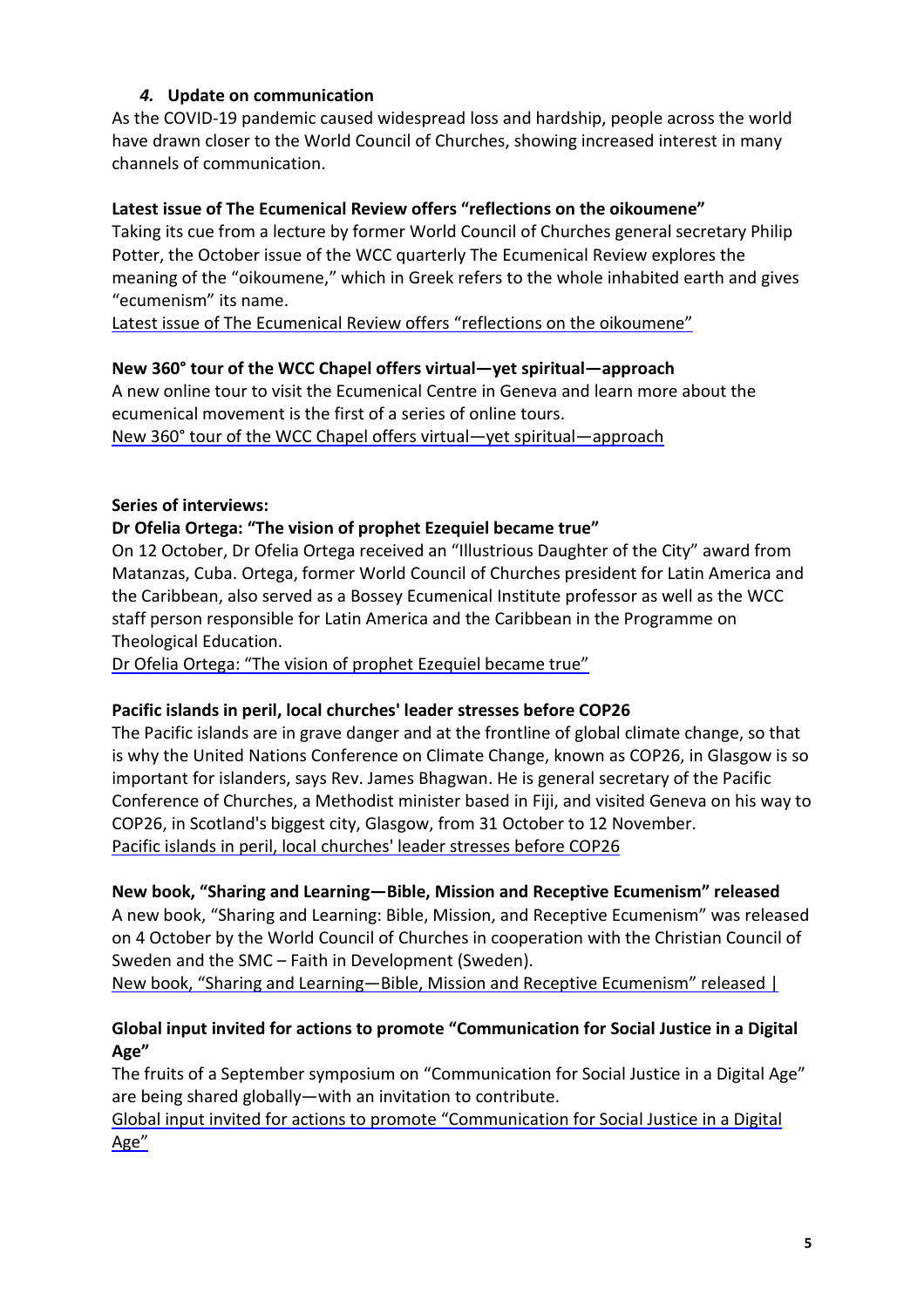## **5. Update on statements, comments and messages**

Below are links to published messages from the WCC to the fellowship and beyond:

29 October WCC [expresses](https://www.oikoumene.org/news/wcc-expresses-grave-concern-over-political-situation-in-sudan) grave concern over political situation in Sudan

29 October WCC shares message of [appreciation](https://www.oikoumene.org/news/wcc-shares-message-of-appreciation-for-rev-dr-martin-junge) for Rev. Dr Martin Junge

29 October WCC sends greetings to [Presbyterian](https://www.oikoumene.org/news/wcc-sends-greetings-to-presbyterian-church-in-trinidad-and-tobagos-national-convention) Church in Trinidad and Tobago's National [Convention](https://www.oikoumene.org/news/wcc-sends-greetings-to-presbyterian-church-in-trinidad-and-tobagos-national-convention)

27 October WCC congratulates Rev. Dr Iain Greenshields, [moderator-designate](https://www.oikoumene.org/news/wcc-congratulates-rev-dr-iain-greenshields-moderator-designate-of-the-church-of-scotland) of the Church of [Scotland](https://www.oikoumene.org/news/wcc-congratulates-rev-dr-iain-greenshields-moderator-designate-of-the-church-of-scotland)

26 October Global religious leaders [representing](https://www.oikoumene.org/news/global-religious-leaders-representing-half-a-billion-christians-urge-g20-climate-emergency-demands-deep-seated-transformations) half a billion Christians urge G20: "climate emergency demands deep-seated [transformations"](https://www.oikoumene.org/news/global-religious-leaders-representing-half-a-billion-christians-urge-g20-climate-emergency-demands-deep-seated-transformations)

25 October With hope and resilience, WCC Bossey Institute [celebrates](https://www.oikoumene.org/news/with-hope-and-resilience-wcc-bossey-institute-celebrates-75-years-0) 75 years

22 October WCC [congratulates](https://www.oikoumene.org/news/wcc-congratulates-rev-merlyn-hyde-riley-appointed-acting-general-secretary-of-jamaica-baptist-union) Rev. Merlyn Hyde Riley, appointed acting general secretary of [Jamaica](https://www.oikoumene.org/news/wcc-congratulates-rev-merlyn-hyde-riley-appointed-acting-general-secretary-of-jamaica-baptist-union) Baptist Union

21 October Put faith into action: [Applications](https://www.oikoumene.org/news/put-faith-into-action-applications-for-wcc-11th-assembly-workshops-due-31-october) for WCC 11th Assembly workshops due 31 [October](https://www.oikoumene.org/news/put-faith-into-action-applications-for-wcc-11th-assembly-workshops-due-31-october)

21 October WCC [congratulates](https://www.oikoumene.org/news/wcc-congratulates-evangelical-presbyterian-church-of-portugal-on-election-of-new-executive-board) Evangelical Presbyterian Church of Portugal on election of new [executive](https://www.oikoumene.org/news/wcc-congratulates-evangelical-presbyterian-church-of-portugal-on-election-of-new-executive-board) board

21 October [WCC-UNICEF](https://www.oikoumene.org/news/wcc-unicef-report-celebrates-six-years-promoting-the-rights-of-children) report celebrates six years promoting the rights of children

20 October WCC expresses joy at [consecration](https://www.oikoumene.org/news/wcc-expresses-joy-at-consecration-of-his-holiness-baselios-marthoma-mathews-iii) of His Holiness Baselios Marthoma Mathews [III](https://www.oikoumene.org/news/wcc-expresses-joy-at-consecration-of-his-holiness-baselios-marthoma-mathews-iii)

20 October Religious leaders urge US [president](https://www.oikoumene.org/news/religious-leaders-urge-us-president-biden-to-end-embargo-against-the-cuban-people) Biden to end embargo against the Cuban [people](https://www.oikoumene.org/news/religious-leaders-urge-us-president-biden-to-end-embargo-against-the-cuban-people)

18 October Application deadline extended for Global Ecumenical [Theological](https://www.oikoumene.org/news/application-deadline-extended-for-global-ecumenical-theological-institute-2022-christs-love-removes-borders) Institute 2022: "Christ's Love [\(Re\)moves](https://www.oikoumene.org/news/application-deadline-extended-for-global-ecumenical-theological-institute-2022-christs-love-removes-borders) Borders"

18 October WCC mourns passing of Rev. Dr Jose Pepito [Manansala](https://www.oikoumene.org/news/wcc-mourns-passing-of-rev-dr-jose-pepito-manansala-cunanan) Cunanan

15 October Global joint interfaith [statement](https://www.oikoumene.org/news/global-joint-interfaith-statement-for-world-food-day-commits-to-praying-and-acting-against-hunger) for World Food Day commits to praying and acting [against](https://www.oikoumene.org/news/global-joint-interfaith-statement-for-world-food-day-commits-to-praying-and-acting-against-hunger) hunger

14 October WCC [congratulates](https://www.oikoumene.org/news/wcc-congratulates-2021-nobel-peace-prize-laureates) 2021 Nobel Peace Prize laureates

14 October WCC gives thanks for [community](https://www.oikoumene.org/news/wcc-gives-thanks-for-community-of-churches-at-11th-general-assembly-of-cevaa) of churches at 11th General Assembly of Cevaa

13 October WCC applauds creation of UN special [rapporteur](https://www.oikoumene.org/news/wcc-applauds-creation-of-un-special-rapporteur-on-human-rights-and-climate-change) on human rights and climate [change](https://www.oikoumene.org/news/wcc-applauds-creation-of-un-special-rapporteur-on-human-rights-and-climate-change)

12 October Desmond Tutu turns 90 with an [outpouring](https://www.oikoumene.org/news/desmond-tutu-turns-90-with-an-outpouring-of-love-from-the-world) of love from the world

11 October WCC shares greetings with [Francophone](https://www.oikoumene.org/news/wcc-shares-greetings-with-francophone-christian-forum-in-switzerland) Christian Forum in Switzerland

7 October WCC offers intervention at [international](https://www.oikoumene.org/news/wcc-offers-intervention-at-international-gathering-for-human-rights-in-the-philippines) gathering for human rights in the [Philippines](https://www.oikoumene.org/news/wcc-offers-intervention-at-international-gathering-for-human-rights-in-the-philippines)

7 October WCC and partners invite [Weekend](https://www.oikoumene.org/news/wcc-and-partners-invite-weekend-of-prayer-and-action-against-hunger) of Prayer and Action against Hunger

7 October WCC offers greetings to [Evangelische](https://www.oikoumene.org/news/wcc-offers-greetings-to-evangelische-mission-weltweit-general-assembly) Mission Weltweit General Assembly |

5 October WCC acting general secretary reflects on religions and [education](https://www.oikoumene.org/news/wcc-acting-general-secretary-reflects-on-religions-and-education-at-vatican-meeting) at Vatican [meeting](https://www.oikoumene.org/news/wcc-acting-general-secretary-reflects-on-religions-and-education-at-vatican-meeting)

5 October Applications open for [communicators](https://www.oikoumene.org/news/applications-open-for-communicators-to-support-wcc-11th-assembly) to support WCC 11th Assembly

5 October Dr Abuom reflects on women of faith as healers of [creation](https://www.oikoumene.org/news/dr-abuom-reflects-on-women-of-faith-as-healers-of-creation)

4 October WCC acting general secretary reflects on faith and [diplomacy](https://www.oikoumene.org/news/wcc-acting-general-secretary-reflects-on-faith-and-diplomacy-at-religions-for-peace-conference) at Religions for Peace [conference](https://www.oikoumene.org/news/wcc-acting-general-secretary-reflects-on-faith-and-diplomacy-at-religions-for-peace-conference)

4 October Global religious leaders, [scientists](https://www.oikoumene.org/news/global-religious-leaders-scientists-join-to-release-faith-and-science-an-appeal-for-cop26) join to release "Faith and Science: An Appeal for [COP26"](https://www.oikoumene.org/news/global-religious-leaders-scientists-join-to-release-faith-and-science-an-appeal-for-cop26)

4 October WCC presents message at major [international](https://www.oikoumene.org/news/wcc-presents-message-at-major-international-faith-and-science-talks-ahead-of-cop26) "Faith and Science" talks ahead of [COP26](https://www.oikoumene.org/news/wcc-presents-message-at-major-international-faith-and-science-talks-ahead-of-cop26)